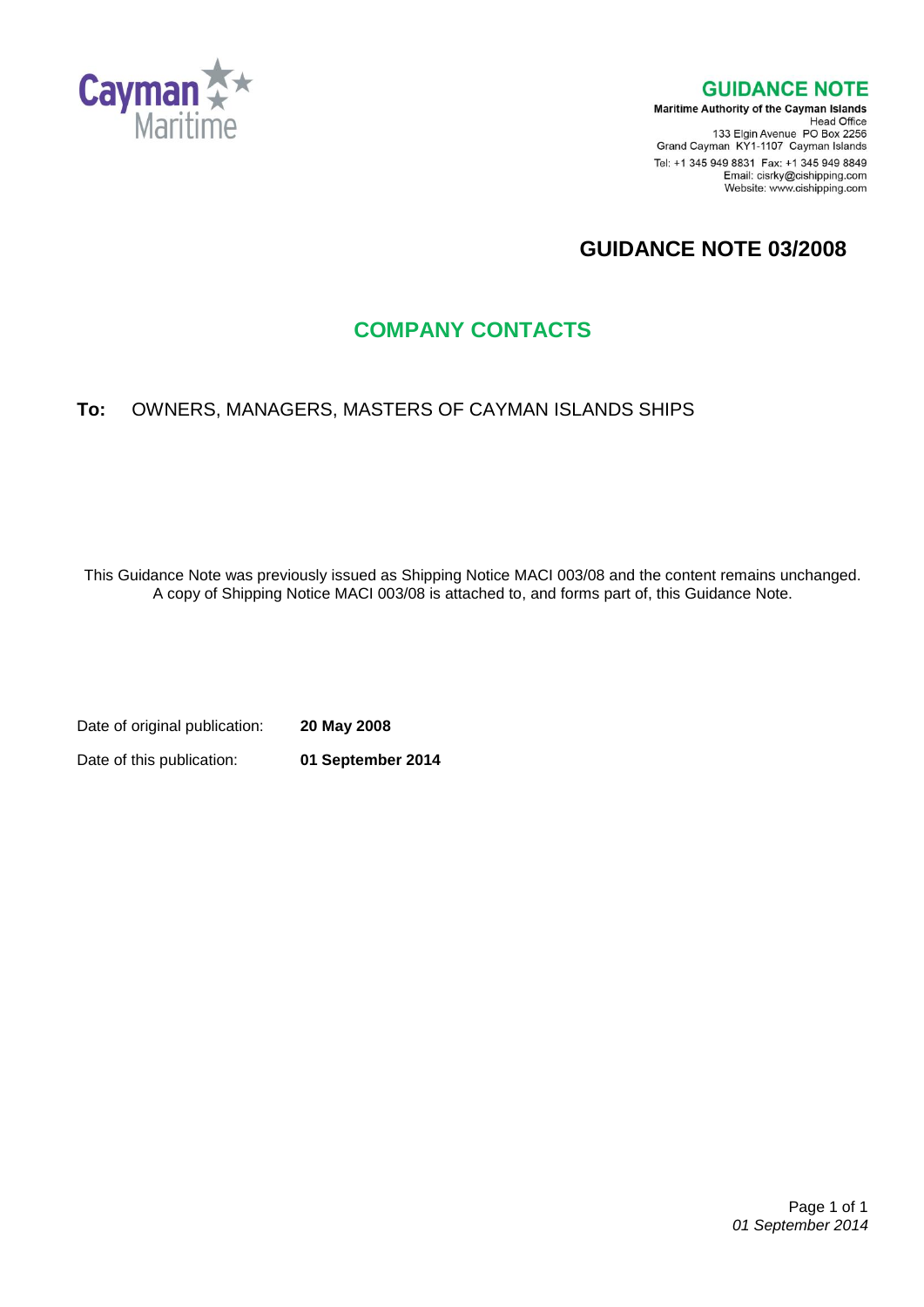

*3rd Floor, Kirk House* 

*22 Albert Panton Street Fax: (1 345) 949 8849 P.O. Box 2256 Tel: (1 345) 949 8831 Grand Cayman KY1-1107 E-mail: [survey@cishipping.com](mailto:survey@cishipping.com) CAYMAN ISLANDS Web site: [www.cishipping.com](http://www.cishipping.com/)*

## **SHIPPING NOTICE NO. MACI 003/08 – COMPANY CONTACTS**

# **THIS SHIPPING NOTICE CONTAINS INFORMATION AND GUIDANCE TO ENSURE THAT THE CAYMAN ISLANDS SHIPPING REGISTRY HAS CURRENT CONTACT DETAILS TO DISSEMINATE IMPORTANT INFORMATION**

THIS NOTICE IS DIRECTED PRIMARILY AT:

• OWNERS, MANAGERS OR OPERATORS OF CAYMAN ISLAND SHIPS, OR THEIR AGENTS;

### **1 Introduction**

In order for the Cayman Islands Shipping Registry to keep ship owners and managers informed of current developments in maritime security and maritime safety, it is important that we maintain up to date details of contact persons within companies.

This is an ongoing process as changes are made in organizations to staff positions, telephone numbers and email addresses.

The Cayman Islands Shipping Registry is making improvements in the ways we distribute this information to our clients. As part of these improvements we are currently updating our client contact database. When complete, this database will enable us to distribute safety and security information directly to the appropriate people.

The database will be split into two sections. One will relate to maritime security and the other to general safety and regulatory issues. There is, of course, no reason why individuals can not be included in both.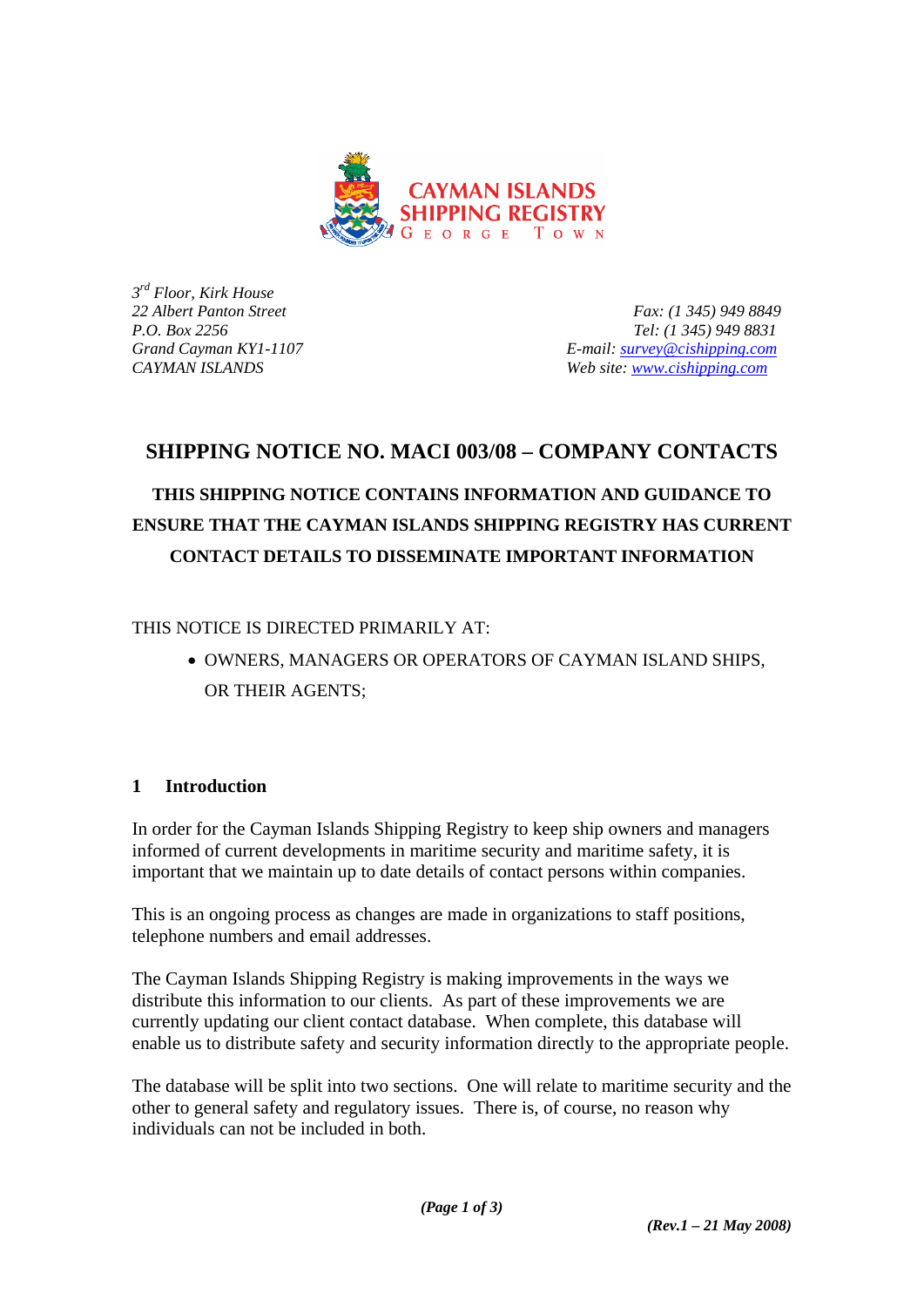#### **2 Maritime Security**

The maritime security list is primarily intended for Company Security Officers. However, the company may nominate additional individuals to also receive this information, provided such individuals have a genuine need to access this information. This information will not be publically available through [www.cishipping.com.](http://www.cishipping.com/)

The information distributed will include:

Changes to worldwide maritime security levels for Cayman Islands ships.

Maritime security related information distributed by the UK Government.

Security Advisories from the Cayman Islands Shipping Registry.

#### **3 Safety and Regulation.**

This section is primarily intended for Designated Person, as defined in Section 4 of the ISM Code. Again, companies may nominate additional persons to receive this information. Generally, this information will also be available from [www.cishipping.com.](http://www.cishipping.com/)

Such information will include:

Cayman Islands Shipping Notices, as they are published.

Information and guidance on changes to regulation which will have an impact on Cayman Islands ships.

Recommendations and "lessons learned" from the investigation of accidents and marine casualties.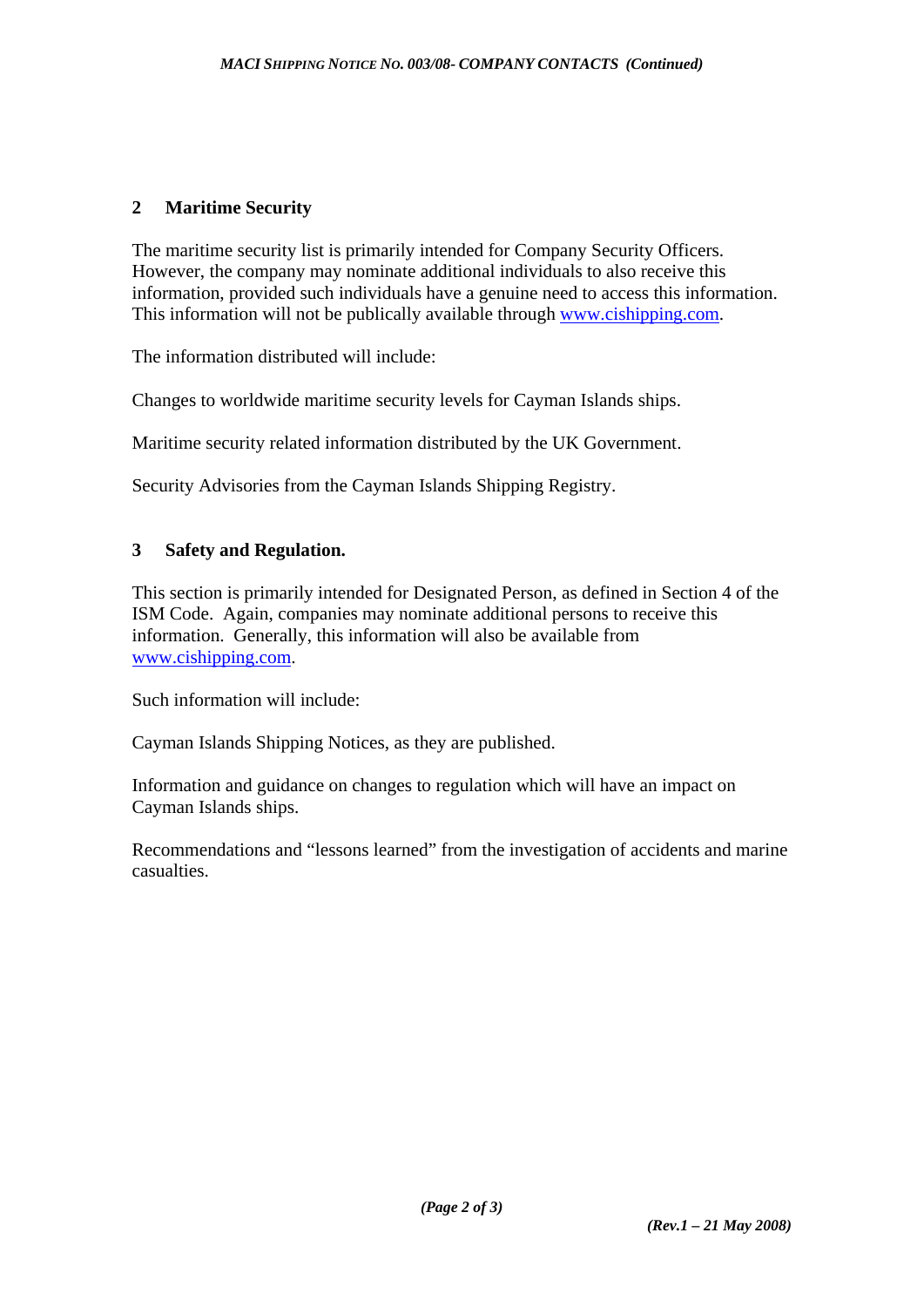#### **4 Ensuring up to date information.**

Attached to this Shipping Notice is a "Contact Information Form" that companies should complete to nominate the recipients of the above information.

Section one contains general company details, section two the recipients for security information and section three the recipients of safety related information.

Under the heading "function", please use one of the following designations:

"CSO" – Company Security Officer

"DCSO" – Deputy Company Security Officer

"DPA" – Designated Person

"DDPA" – Deputy Designated Person

"Other" – Recipients with functions other than those above

Should a company with to delegate more than five recipients in each section, additional sheets should be completed. This form should also be used when the company wishes to make changes to their nominated recipients.

It is important that companies complete this form and return to [CISRUK@cishipping.com](mailto:CISRUK@cishipping.com) as these details will be used exclusively to distribute this information from 01 August 2008.